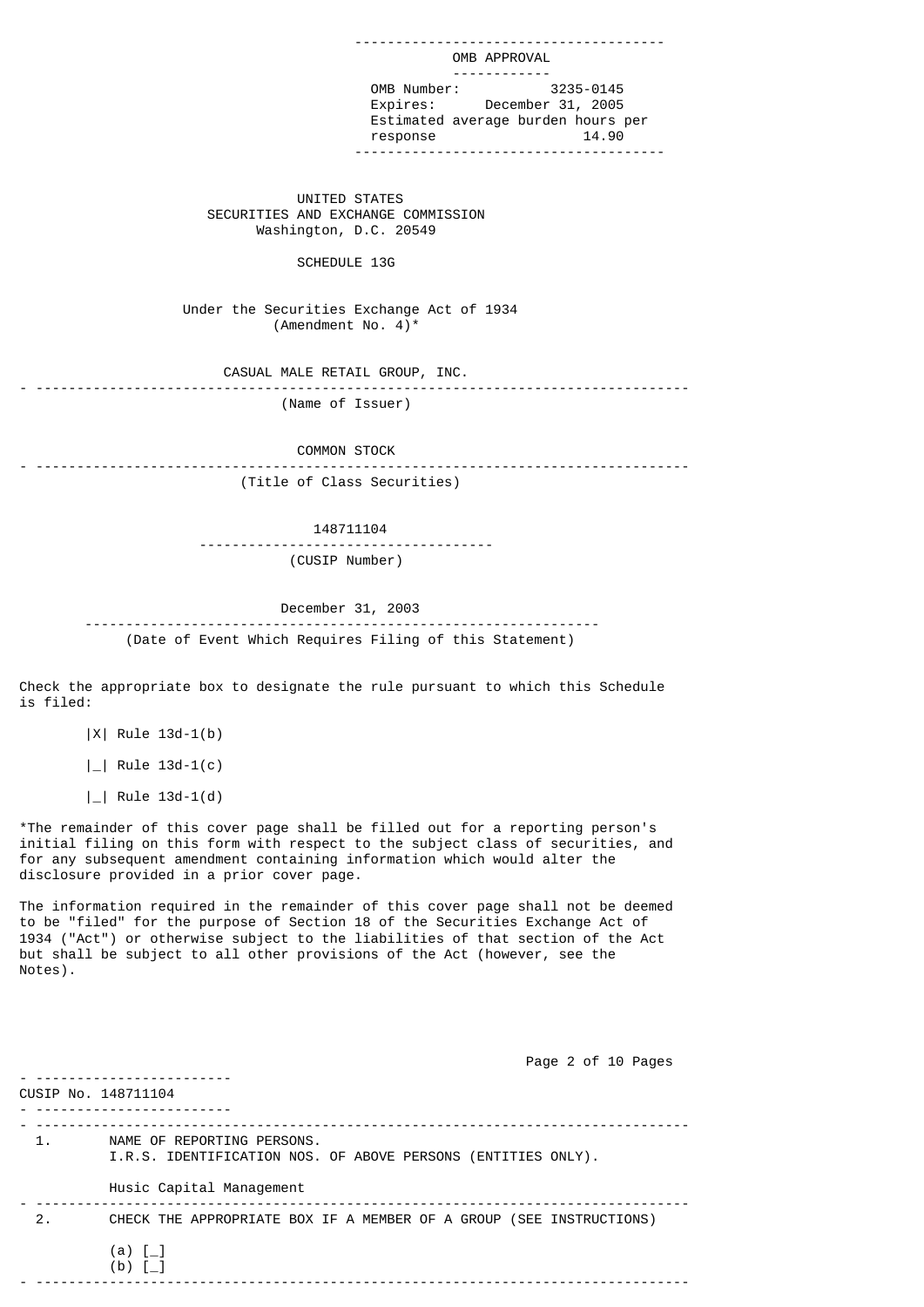| 4.                                                                                                 | CITIZENSHIP OR PLACE OF ORGANIZATION                                                   |
|----------------------------------------------------------------------------------------------------|----------------------------------------------------------------------------------------|
|                                                                                                    | California                                                                             |
|                                                                                                    | 5. SOLE VOTING POWER                                                                   |
| NUMBER OF<br><b>SHARES</b><br>BENEFICIALLY<br>OWNED BY<br><b>EACH</b><br>REPORTING<br>PERSON WITH: | 2,230,284                                                                              |
|                                                                                                    | 6. SHARED VOTING POWER                                                                 |
|                                                                                                    | 0                                                                                      |
|                                                                                                    | 7. SOLE DISPOSITIVE POWER                                                              |
|                                                                                                    | 2,230,284                                                                              |
|                                                                                                    | 8. SHARED DISPOSITIVE POWER                                                            |
|                                                                                                    | 0                                                                                      |
| 9.                                                                                                 | AGGREGATE AMOUNT BENEFICIALLY OWNED BY EACH REPORTING PERSON                           |
|                                                                                                    | 2,230,284                                                                              |
| 10.                                                                                                | CHECK IF THE AGGREGATE AMOUNT IN ROW (9) EXCLUDES CERTAIN SHARES<br>(SEE INSTRUCTIONS) |
|                                                                                                    | 11. PERCENT OF CLASS REPRESENTED BY AMOUNT IN ROW (9)                                  |
| .                                                                                                  | 6.4%                                                                                   |
|                                                                                                    | 12. TYPE OF REPORTING PERSON (SEE INSTRUCTIONS)                                        |
|                                                                                                    | PN, IA                                                                                 |
|                                                                                                    |                                                                                        |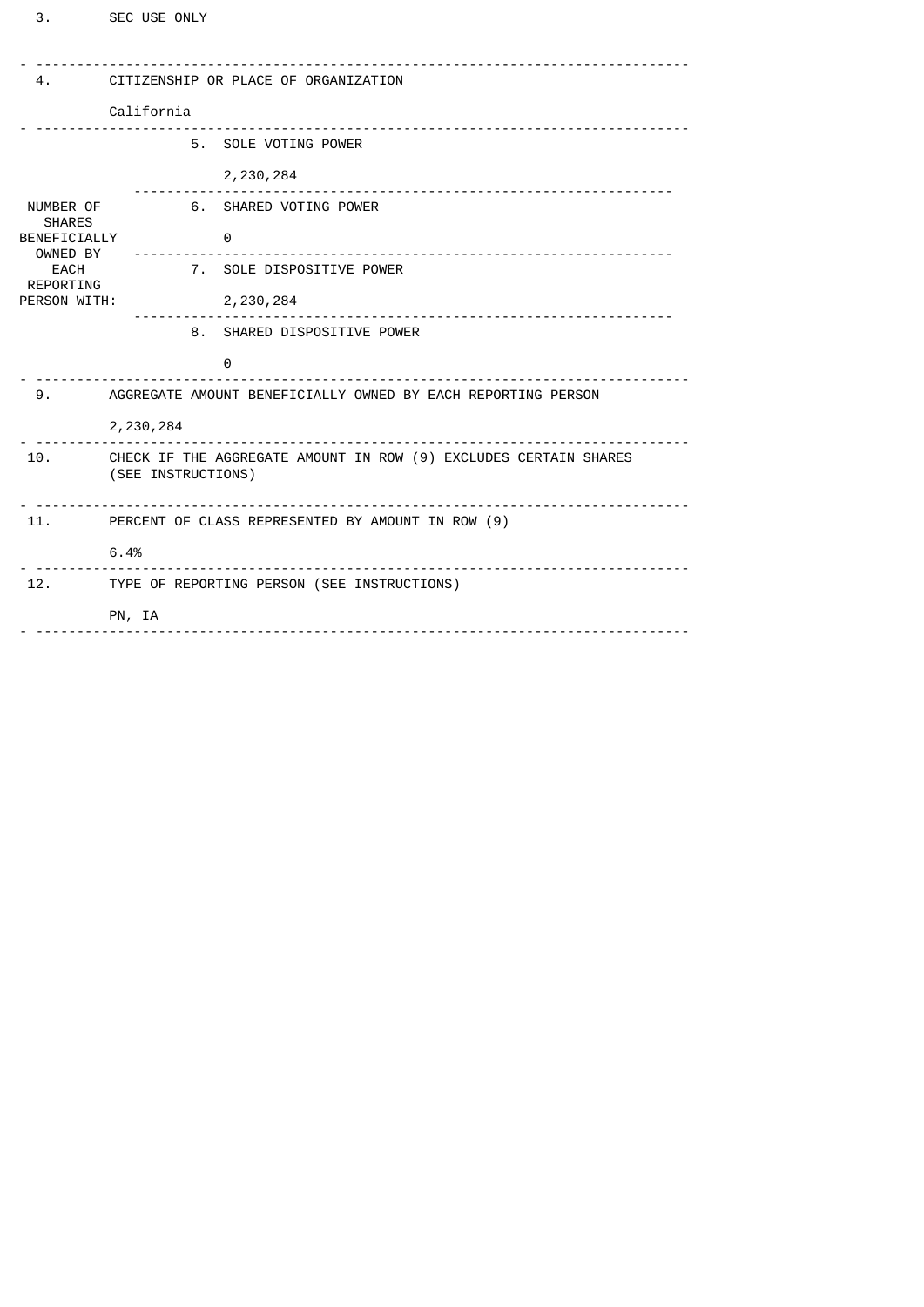|                                                                                             | Page 3 of 10 Pages                                                                         |
|---------------------------------------------------------------------------------------------|--------------------------------------------------------------------------------------------|
| CUSIP No. 148711104                                                                         |                                                                                            |
|                                                                                             | <u>.</u><br>---------                                                                      |
|                                                                                             | NAME OF REPORTING PERSONS.<br>I.R.S. IDENTIFICATION NOS. OF ABOVE PERSONS (ENTITIES ONLY). |
|                                                                                             | Frank J. Husic & Co.                                                                       |
|                                                                                             | CHECK THE APPROPRIATE BOX IF A MEMBER OF A GROUP (SEE INSTRUCTIONS)                        |
|                                                                                             | (a) $[-]$<br>$(b)$ $[-]$                                                                   |
|                                                                                             | 3. SEC USE ONLY                                                                            |
|                                                                                             | CITIZENSHIP OR PLACE OF ORGANIZATION                                                       |
|                                                                                             | California                                                                                 |
|                                                                                             | 5. SOLE VOTING POWER                                                                       |
|                                                                                             | 2, 230, 284                                                                                |
| NUMBER OF<br><b>SHARES</b><br>BENEFICIALLY<br>OWNED BY<br>EACH<br>REPORTING<br>PERSON WITH: | 6. SHARED VOTING POWER                                                                     |
|                                                                                             | - 0<br><u></u>                                                                             |
|                                                                                             | 7. SOLE DISPOSITIVE POWER                                                                  |
|                                                                                             | 2, 230, 284<br>------------------------------------                                        |
|                                                                                             | 8. SHARED DISPOSITIVE POWER                                                                |
|                                                                                             | 0                                                                                          |
| 9.                                                                                          | AGGREGATE AMOUNT BENEFICIALLY OWNED BY EACH REPORTING PERSON                               |
|                                                                                             | 2, 230, 284                                                                                |
| 10.                                                                                         | CHECK IF THE AGGREGATE AMOUNT IN ROW (9) EXCLUDES CERTAIN SHARES<br>(SEE INSTRUCTIONS)     |
| 11.                                                                                         | PERCENT OF CLASS REPRESENTED BY AMOUNT IN ROW (9)                                          |
|                                                                                             | 6.4%                                                                                       |
| 12.                                                                                         | TYPE OF REPORTING PERSON (SEE INSTRUCTIONS)                                                |
|                                                                                             | CO, HC                                                                                     |
|                                                                                             |                                                                                            |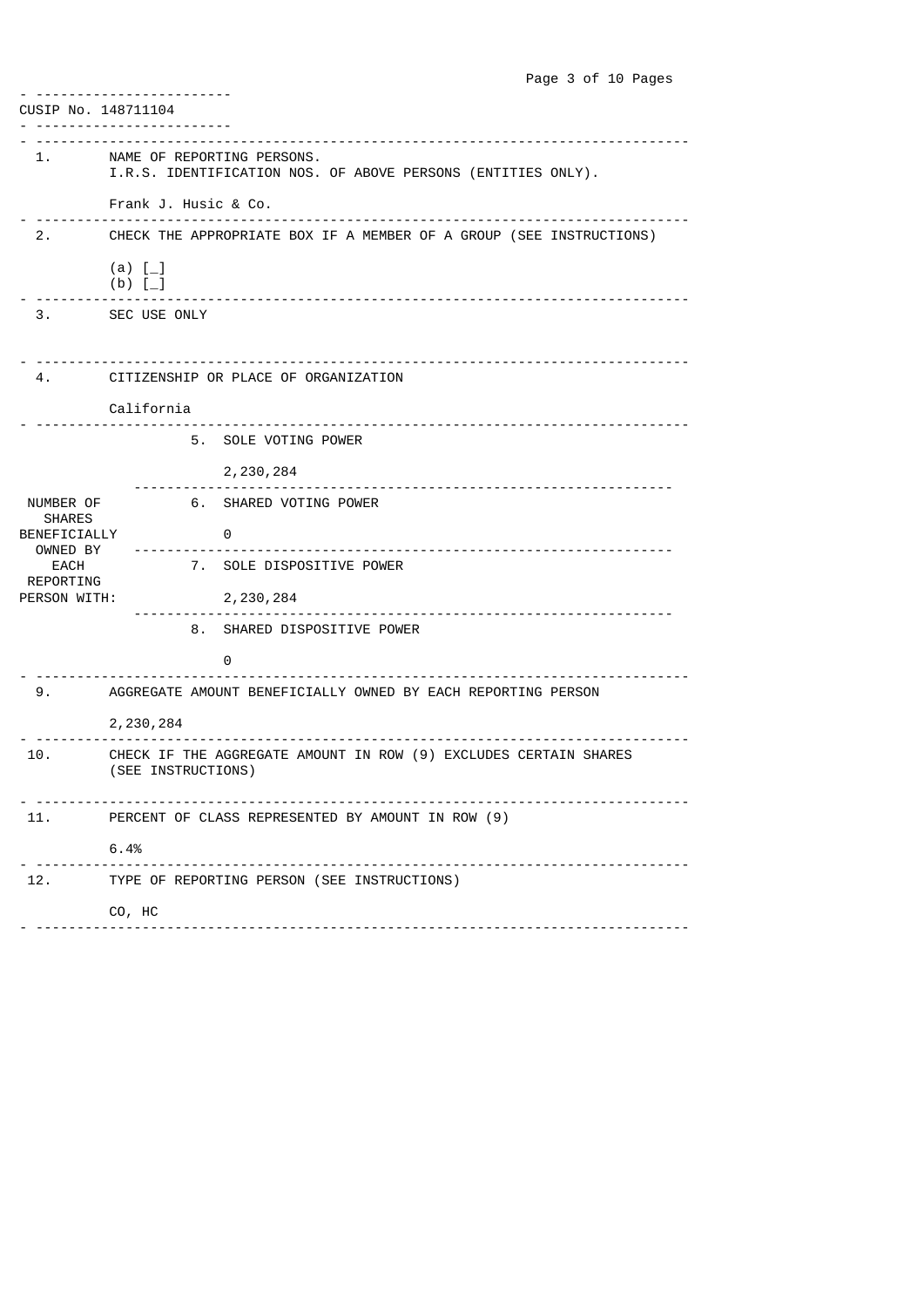|                                                                                             | Page 4 of 10 Pages                                                                         |
|---------------------------------------------------------------------------------------------|--------------------------------------------------------------------------------------------|
| CUSIP No. 148711104                                                                         |                                                                                            |
|                                                                                             | <u> - - - - - - - - - - - - -</u><br>---------                                             |
|                                                                                             | NAME OF REPORTING PERSONS.<br>I.R.S. IDENTIFICATION NOS. OF ABOVE PERSONS (ENTITIES ONLY). |
|                                                                                             | Frank J. Husic<br>_____________________________                                            |
|                                                                                             | 2. CHECK THE APPROPRIATE BOX IF A MEMBER OF A GROUP (SEE INSTRUCTIONS)                     |
|                                                                                             | (a) $[-]$<br>$(b)$ $[-]$                                                                   |
|                                                                                             | 3. SEC USE ONLY                                                                            |
|                                                                                             |                                                                                            |
|                                                                                             | CITIZENSHIP OR PLACE OF ORGANIZATION                                                       |
|                                                                                             | United States<br><u></u>                                                                   |
|                                                                                             | 5. SOLE VOTING POWER                                                                       |
|                                                                                             | 2, 231, 316                                                                                |
| NUMBER OF<br><b>SHARES</b><br>BENEFICIALLY<br>OWNED BY<br>EACH<br>REPORTING<br>PERSON WITH: | 6. SHARED VOTING POWER                                                                     |
|                                                                                             | - 0                                                                                        |
|                                                                                             | 7. SOLE DISPOSITIVE POWER                                                                  |
|                                                                                             | 2, 231, 316                                                                                |
|                                                                                             | 8. SHARED DISPOSITIVE POWER                                                                |
|                                                                                             | 0                                                                                          |
| 9.                                                                                          | AGGREGATE AMOUNT BENEFICIALLY OWNED BY EACH REPORTING PERSON                               |
|                                                                                             | 2, 231, 316                                                                                |
| 10.                                                                                         | CHECK IF THE AGGREGATE AMOUNT IN ROW (9) EXCLUDES CERTAIN SHARES<br>(SEE INSTRUCTIONS)     |
| 11.                                                                                         | PERCENT OF CLASS REPRESENTED BY AMOUNT IN ROW (9)                                          |
|                                                                                             | 6.4%                                                                                       |
| 12.                                                                                         | TYPE OF REPORTING PERSON (SEE INSTRUCTIONS)                                                |
|                                                                                             | IN, HC                                                                                     |
|                                                                                             |                                                                                            |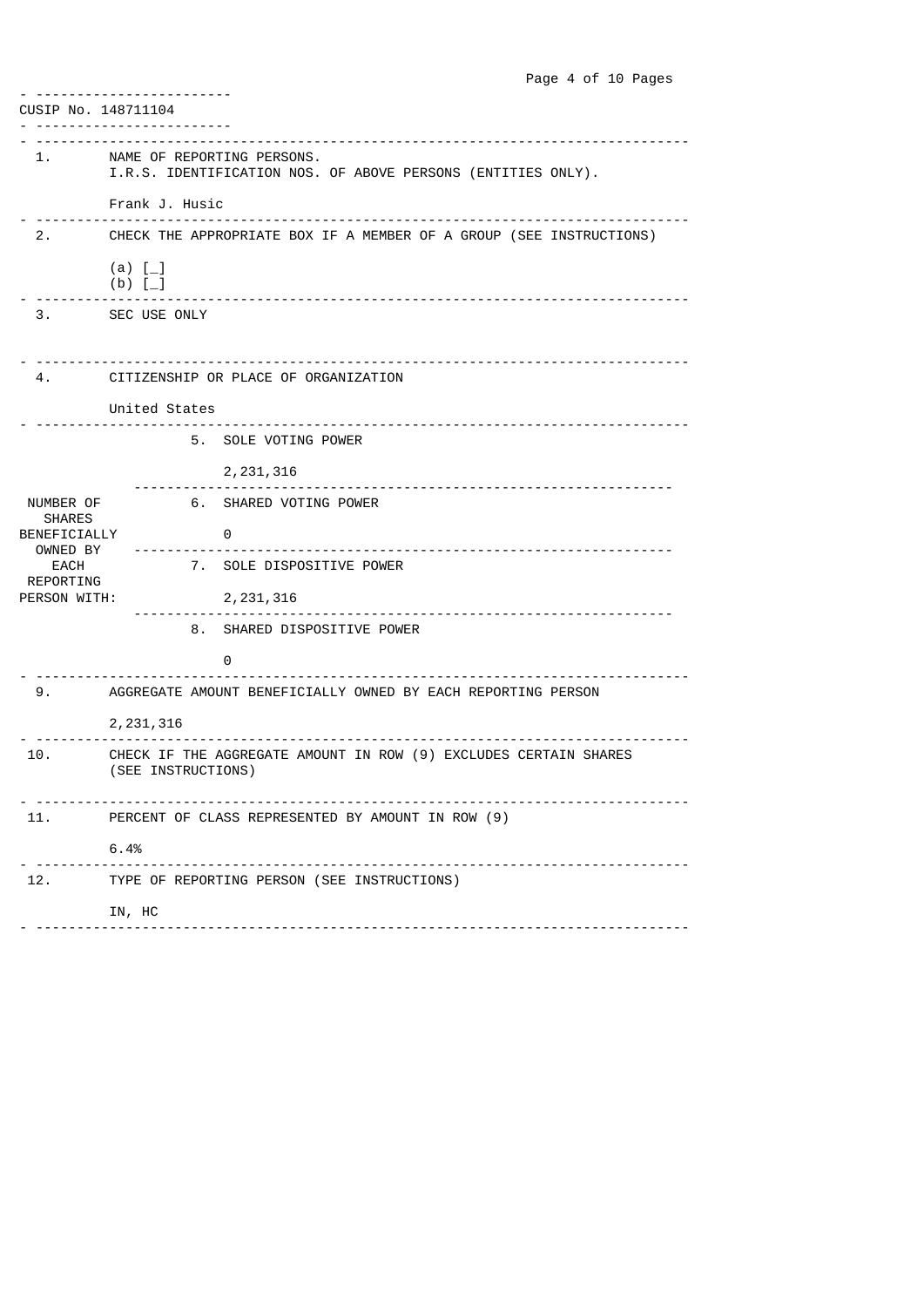## Item 1.

(a) Name of Issuer

Casual Male Retail Group, Inc. (formerly Designs, Inc.)

(b) Address of Issuer's Principal Executive Office

 555 Turnpike Street Canton, MA 02021

## Item 2.

(a) Name of Person Filing

 This statement is being filed by (i) Husic Capital Management, a California limited partnership and registered investment adviser ("IA"), (ii) Frank J. Husic and Co., a California corporation ("Corporate G.P.") and (iii) Frank J. Husic ("Shareholder") (collectively, the "Reporting Persons"). Corporate G.P. controls IA by virtue of its position as the sole general partner of IA. Shareholder controls IA by virtue of Shareholder's position as the sole shareholder of Corporate G.P.

> IA's beneficial ownership of the Common Stock is direct as a result of IA's discretionary authority to buy, sell, and vote shares of such Common Stock for its investment advisory clients. Corporate G.P.'s beneficial ownership of Common Stock is indirect as a result of its control of IA. Shareholder's beneficial ownership of Common Stock is indirect as a result of Shareholder's stock ownership in Corporate G.P. and also direct as Shareholder directly owns additional Common Stock. The beneficial ownership of the Corporate G.P. and Shareholder is reported because Rules  $13d-1(a)$  and (b) under the Securities Exchange Act of 1934, as amended, require any person who is "directly or indirectly" the beneficial owner of more than five percent of any equity security of a specified class to file a Schedule 13G within the specified time period. The answers in blocks 5, 7, 9 and 11 above by Corporate G.P. are given on the basis of the "indirect" beneficial ownership referred to in such Rule, based on the direct beneficial ownership of Common Stock by IA and the relationship of Corporate G.P. and Shareholder to IA referred to above. The answers in blocks 5, 7, 9 and 11 above by Shareholder are given on the basis of the "indirect" beneficial ownership referred to in such Rule and direct ownership.

 Information with respect to each Reporting Person is given solely by the respective Reporting Person, and no Reporting Person undertakes hereby any responsibility for the accuracy or completeness of such information concerning any other Reporting Person.

(b) Address of Principal Business Office or, if none, Residence

IA's Principal Business Office is located at:

 555 California Street, Suite 2900 San Francisco, California 94104

Corporate G.P.'s Principal Business Office is located at:

 555 California Street, Suite 2900 San Francisco, California 94104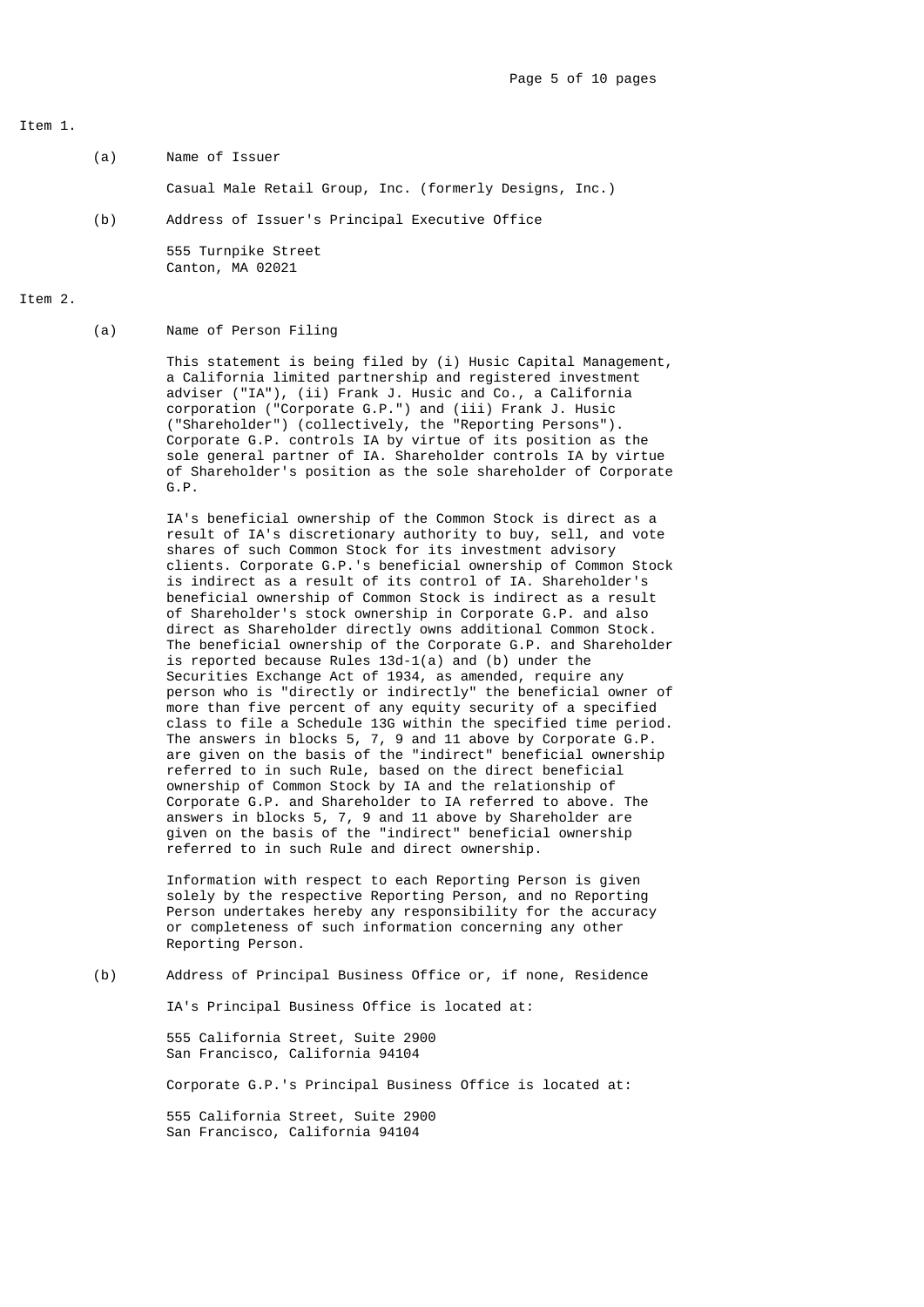Shareholder's Principal Business Office is located at:

 555 California Street, Suite 2900 San Francisco, California 94104

(c) Citizenship

 IA is a California limited partnership Corporate G.P. is a California corporation Shareholder is a United States citizen

(d) Title of Class of Securities

Common

(e) CUSIP Number

148711104

- Item 3 If this statement is filed pursuant to Sections 240.13d(b) or 240.13d-2(b) or (c), check whether the person filing is a:
	- (a) |\_| Broker or dealer registered under section 15 of the Act (15 U.S.C. 78o).
	- (b) |\_| Bank as defined in section 3(a)(6) of the Act (15 U.S.C. 78c)
	- (c) |\_| Insurance Company as defined in section 3(a)(19) of the Act (15 U.S.C. 78c).
	- (d) |\_| Investment company registered under section 8 of the Investment Company Act of 1940 (15 U.S.C. 80a-8).
	- (e) |X| An investment adviser in accordance with Section 240.13D-1(b)(1)(ii)(E);
	- (f) |\_| An employee benefit plan or endowment fund in accordance with Section  $240.13d-1(b)(1)(ii)(F)$ ;
	- (g) |X| A parent holding company or control person in accordance with Section  $240.13d-1(b)(1)(iii)(G);$
	- (h) |\_| A savings associations as defined in Section 3(b) of the Federal Deposit Insurance Act (12 U.S.C. 1813)
	- (i)  $|$  | A church plan that is excluded from the definition of an investment company under section 3(c)(114) of the Investment Company Act of 1940 (15 U.S.C. 80a-3);
	- (j)  $|-|$  Group, in accordance with Section 240.13d-1(b)(1)(ii)(J).

Item 4. Ownership

Common Stock: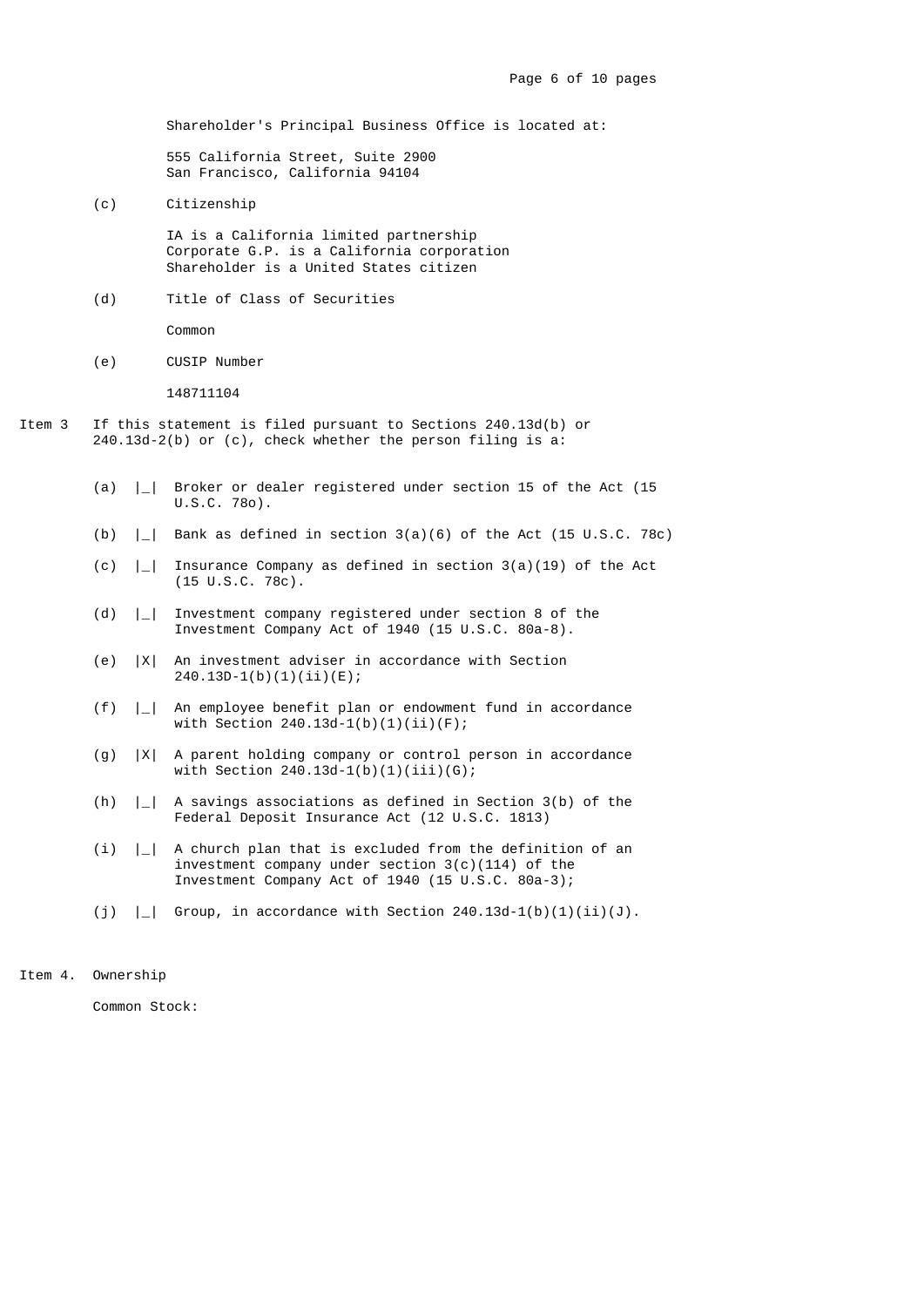| (a) | Amount Beneficially Owned:                                                                              | 2,230,284 |
|-----|---------------------------------------------------------------------------------------------------------|-----------|
| (b) | Percent of Class:                                                                                       | 6.4%      |
| (C) | Number of shares as to which the joint filers have:<br>sole power to vote or to direct the vote:<br>(i) | 2,230,284 |
|     | shared power to vote of to direct the vote:<br>(ii)                                                     | 0         |
|     | (iii) sole power to dispose or to direct the disposition of:                                            | 2,230,284 |
|     | shared power to dispose of or to direct the disposition of:<br>(iv)                                     | 0         |

Item 5. Ownership of Five Percent or Less of a Class

 If this statement is being filed to report the fact that as of the date hereof the reporting person has ceased to be the beneficial owner of more than five percent of the class of securities, check the following  $\|$ .

# Item 6. Ownership of More than Five Percent on Behalf of Another Person

N/A

Item 7. Identification and Classification of the Subsidiary Which Acquired the Security Being Reported on By the Parent Holding Company

> Corporate G.P. and Shareholder are the equivalent of parent holding companies for purposes of the Schedule 13G. IA is the equivalent of Corporate G.P.'s direct subsidiary and Shareholder's indirect subsidiary, and IA acquired the security being reported on by Corporate G.P. and Shareholder. IA is a registered investment adviser. See Exhibit B.

Item 8 Identification and Classification of Members of the Group

Not applicable.

Item 9 Notice of Dissolution of Group

Not applicable.

- Item 10. Certification
	- (a) The following certification shall be included if the statement is filed pursuant to 240.13d-l (b):

 By signing below I certify that, to the best of my knowledge and belief, the securities referred to above were acquired and are held in the ordinary course of business and were not acquired and are not held for the purpose of or with the effect of changing or influencing the control of the issuer of the securities and were not acquired and are not held in connection with or as a participant in any transaction having that purpose or effect.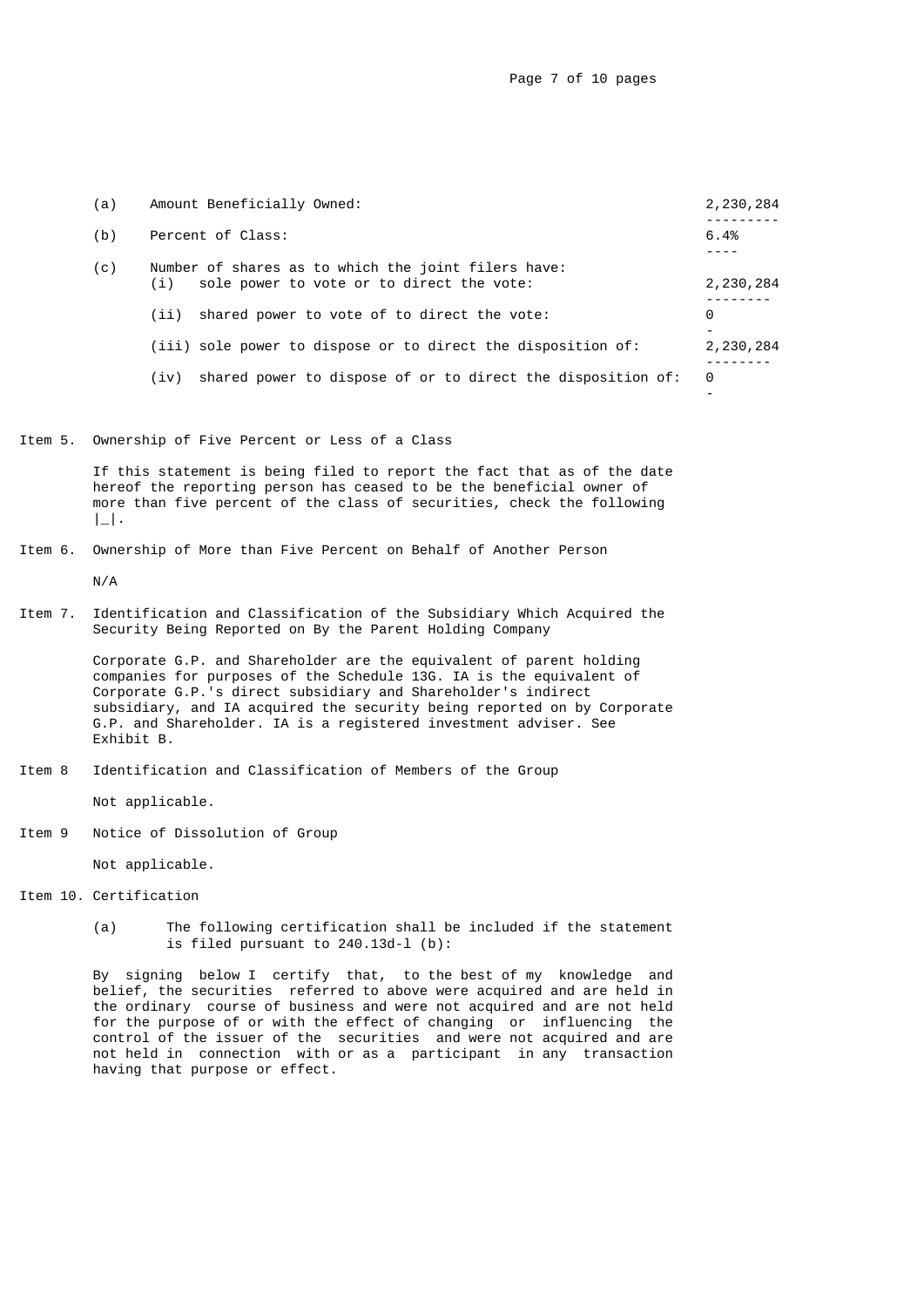### SIGNATURE

After reasonable inquiry and to the best of my knowledge and belief, I certify that the information set forth in this statement is true, complete and correct.

Date: February 3, 2004

HUSIC CAPITAL MANAGEMENT

 By: Frank J. Husic & Co. Its: General Partner

 By: /s/ John Sanders --------------------------------- John Sanders Compliance Officer

FRANK J. HUSIC & CO.

 By: Frank J. Husic & Co. Its: General Partner

> By: /s/ John Sanders --------------------------------- John Sanders Compliance Officer

FRANK J. HUSIC

/s/ Frank J. Husic<br>----------------------------------------------------------------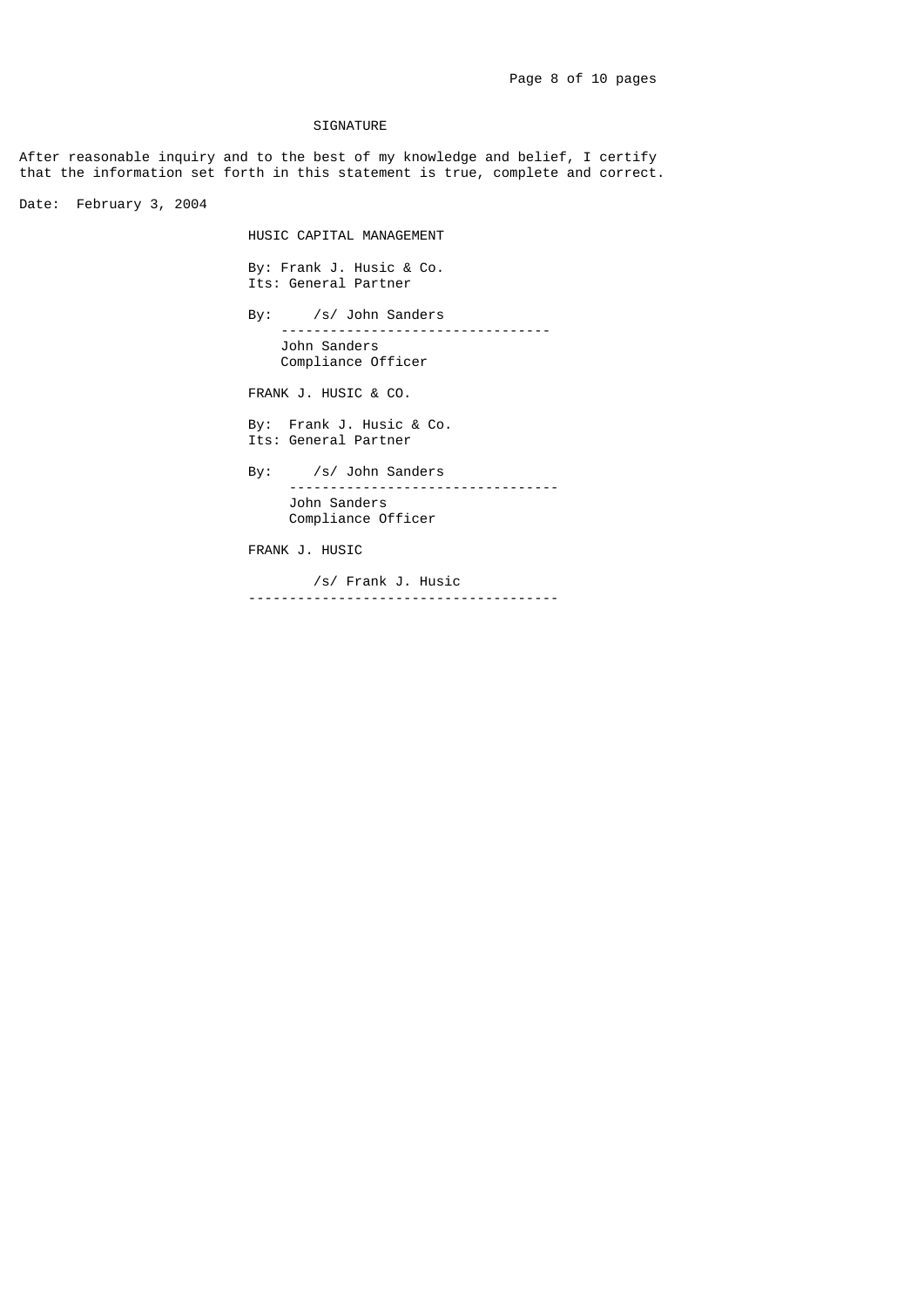#### EXHIBIT A ---------

## Identification and Classification of Members of the Group ---------------------------------------------------------

Pursuant to Rule 13d-1(b)(ii)(J) and Rule 13d-1(k)(1) under the Securities and Exchange Act of 1934, the members of the group making this joint filing are identified and classified as follows:

Name Classification<br>
The Classification<br>
The Classification ---- --------------

Not applicable. Not applicable.